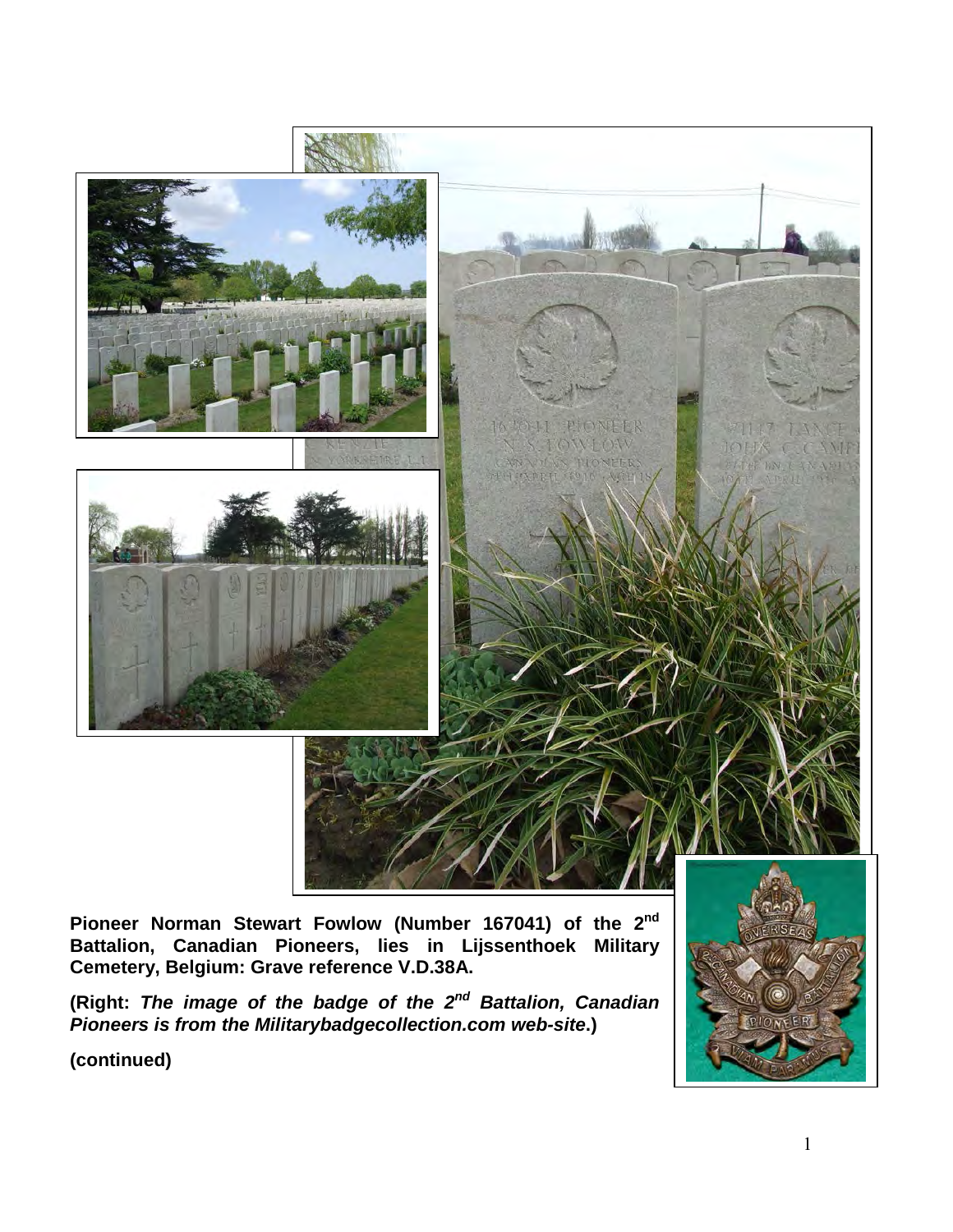**His occupation prior to military service recorded as that of an engineer, Norman Stewart Fowlow appears to have left no documentation pertinent to his emigration from the Dominion of Newfoundland to the Canadian province of Nova Scotia except to record that**  he had served as Private Fowlow in the 78<sup>th</sup> Pictou Regiment *(Highlanders*)\* of the **Canadian Militia for a period of two years.**

## *\*This unit recruited primarily in the Nova Scotian counties of Colchester and Hants.*

**He, however,** *is* **also documented as being in the area of Sydney Mines, Cape Breton, on November 20, 1915, for that is where and when he enlisted. He then attested five days later, on November 25, and presented himself for medical examination on the 26th, all of the above being certified by a magistrate on the final day of that month.**

**In Pioneer Fowlow's personal files there now appears to be a likely error in his documentation: The unit to which he was** *officially* **attached, two weeks later again on December 16, when he was …***finally approved and inspected…* **by the officer commanding the unit, was the 2nd Battalion of the Canadian Pioneers\*.** 

*\*His first pay records, apart from confirming his enlistment on that November 20, also document that he was taken on strength on that same date by the 2nd Battalion, Canadian Pioneers.*

**However, by the recorded date of December 16,** *that* **unit had already sailed for the United Kingdom –** *and* **Pioneer Fowlow's other records place him on board the ship. One must therefore perhaps surmise that the date of his audience with the C.O. of - and his** *official*  **attachment to - the 2nd Battalion, Canadian Pioneers, must have been December 6, not 16, and that he joined his new unit at dock-side in Halifax. There appears to be nothing further recorded on the subject.**

**The 2nd Canadian Pioneer Battalion, originally authorized in Guelph, had been mobilized throughout Ontario during that summer of 1915. Despatched to travel overseas, the unit had left Guelph on November 16 and passed through Ottawa – there to be inspected by the Duke of Connaught, Governor General of Canada at that time - on its way to Québec where it had arrived on the 18th.** 

**Having then undergone further training in - or in the vicinity of - Québec from that date until December 4, the 2nd Pioneers had boarded a train on that evening for the overnight railway journey to the east-coast port of Halifax.**

**On December 6 the** *Pacific Steam Navigation Company* **steamer SS** *Orduna***\* took on board Pioneer Fowlow and his Battalion\*\* in Halifax harbour and sailed for the United**  Kingdom later on that same day. On the 14<sup>th</sup>, ten days later **again, the vessel berthed in the English south-coast naval port of Plymouth-Devonport.**

**(Right:** *The image of RMS (Royal Mail Ship) Orduna is from the Old Ship Picture Galleries web-site***.)** 

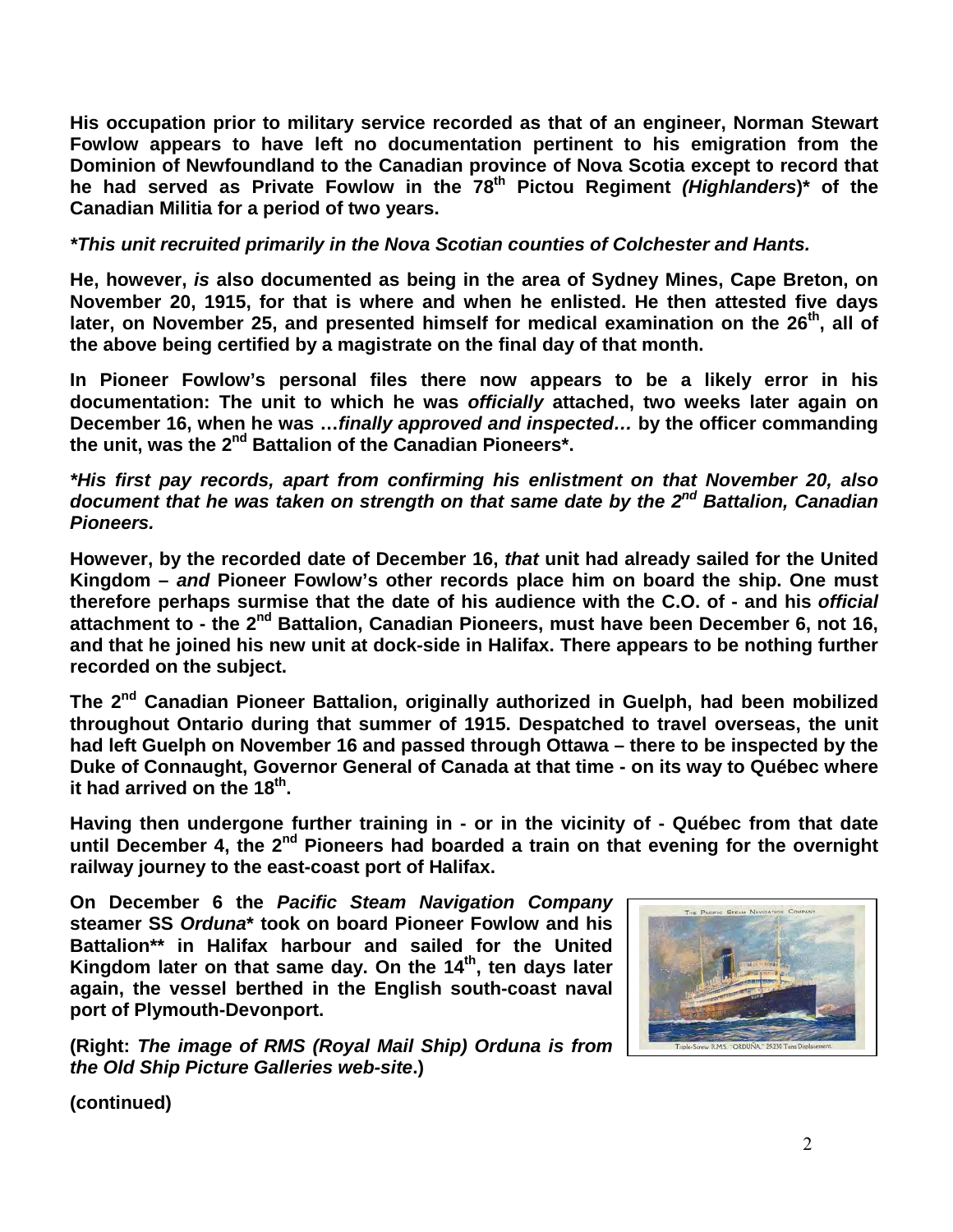*\*Certain vessels were requisitioned during the War by the government to transport military personnel and related supplies and thus were designated HMT – His Majesty's Transport – but others* **(***apparently Orduna is an example***)** *were simply leased for the occasion when the need arose, at times even complying with the vessel's commercial schedule.* 

*\*\*There appear to be no available records of any other units which may have taken passage on the same ship at the same time.* 

**At eleven o'clock on the morning of December 14, the twenty-eight officers and onethousand forty** *other ranks* **of the 2nd Canadian Pioneer Battalion boarded a train which transported them towards the venerable English cathedral city of Winchester in the county of Hampshire.** 

**Once having de-trained, the unit marched to the military encampment at Hazely Down where it was now to remain for some twelve weeks. It was at Hazely that perhaps the sole blemish of his military career was to appear on Pioneer Fowlow's service record: he was docked a single day's pay for being** *Absent Without Leave* **for an uncited period - or reason on January 16, 1916.**



**(Right above:** *Troops marching at a bleak-looking Hazely Down Camp on an uncertain date during the winter of 1918* **– from** *The War Illustrated***)** 

**On March 7, 1916, the 2nd Canadian Pioneer Battalion took ship in the English south-coast port of Southampton: on board the** *Caesarea* **were twenty-two officers and five-hundred fourteen** *other ranks***; eight officers and two-hundred fortyeight** *other ranks* **travelled on** *Maidan***, this ship also carrying the Battalion's transport and stores.**

**On the following morning, March 8, the two ships docked in Le Havre on the estuary of the River Seine. Onto which vessel Pioneer Fowlow had embarked is not documented.** 

**However, if it were** *Caesarea***, then, upon arrival in Le Havre, he was to spend the remainder of the day in a rest camp; if otherwise, Private Fowlow was to spend the next number of hours helping to unload everything that** *Maidan* **carried.**

**(Right above:** *The images of Caesarea (top) and Maidan are both from the Old Ship Picture Galleries web-site***.)**

**(Right:** *The French port-city of Le Havre at or about the time of the Great War* **– from a vintage post-card)**

**At midnight on the same day, the Pioneers entrained and travelled north to the town of Bailleul on the Franco-Belgian border. It was a journey which took them some twenty-two hours, their travels subsequently terminating with a ten-kilometre march to** *Scherpenberg Barracks* **where the unit arrived at three o'clock in the morning on March 10.** 





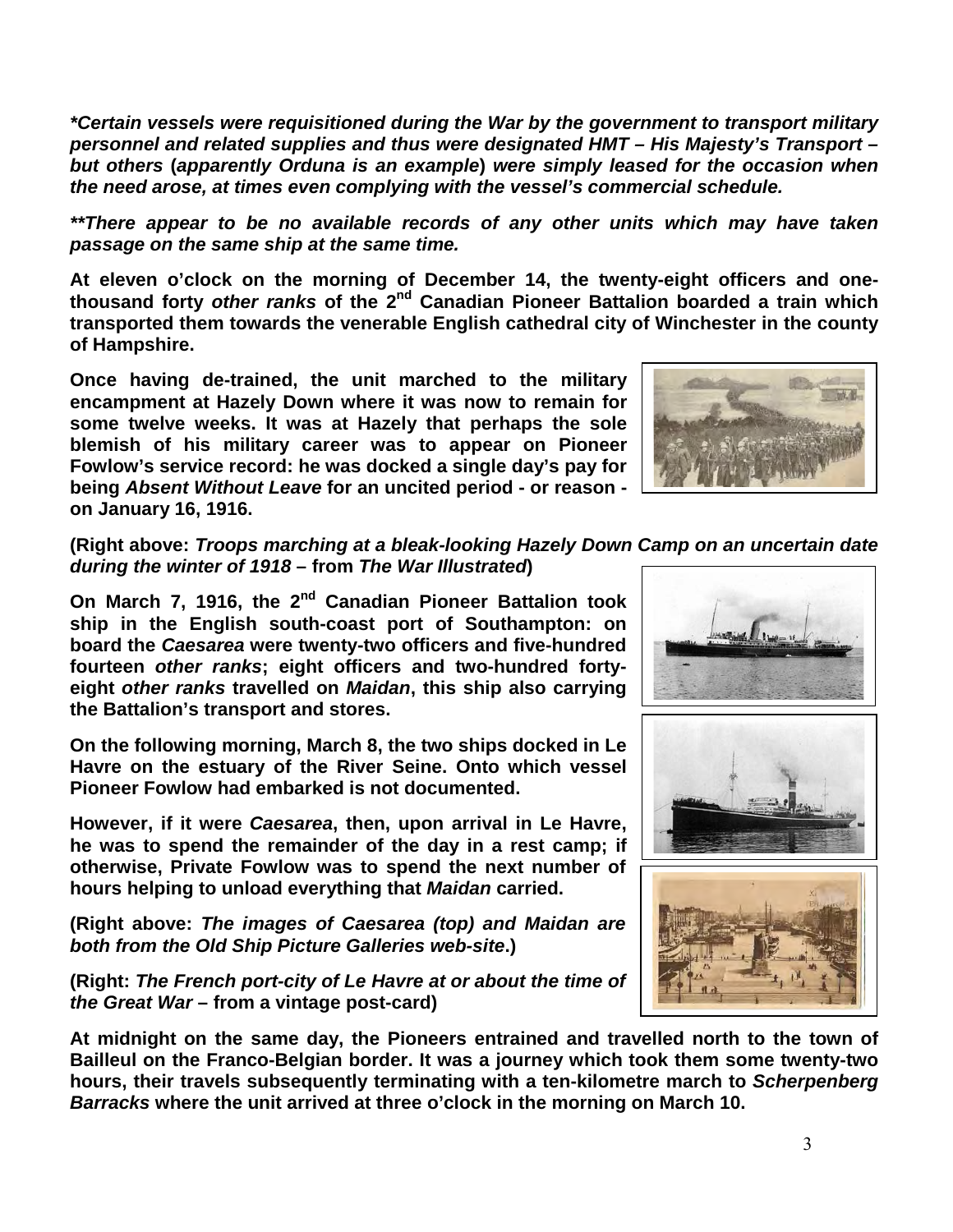**The work of a pioneer battalion was unlike that of a regular battalion and each Canadian division had its own Pioneer battalion\*. The Canadian 2nd Pioneer Battalion was attached to the Canadian 2nd Division upon its arrival on the Continent in March 1916 and thus was stationed in Belgium with the Division during the earlier days of its war.**

*\*All the Canadian Pioneer battalions except the 2nd had ceased to exist by the end of the year 1917, disbanded and absorbed by other units, often those of the Canadian Engineers. The same fate befell the 2nd Battalion in May of 1918.*

**Pioneer Battalions were responsible for the construction and repairing, and also the improvement of such things as trenches, dugouts, wiring, drainage, sanitary facilities, roads and the like\*. It was hard work and undoubtedly the personnel was chosen, from amongst other attributes, each man for his physique and also for his experience in such work.** 



**(Right above:** *The caption of the image, translated, reads: Canadian sappers building a road somewhere… 'in liberated territory'* **– from** *Le Miroir* **or** *Illustration***)** 

*\*In fact, much of the work done was also the responsibility at times of the Engineers.* 

**Often working under fire, the Pioneers shared the dangers of life at the front with all the other troops which were stationed there and were at times obliged to act as regular infantry. On March 27, 'B' and 'C' Companies of the 2nd Pioneer Battalion, during a German counter-attack at St-Éloi, were…** *in trenches. Took part in operations connected with the action***…** *Casualties "B" Company 1 killed, 8 wounded, "C" Company 1 killed, 2 wounded.* **(Excerpt from the 2nd Canadian Pioneer Battalion War Diary)**



**(Right above:** *Perhaps staged, a photograph of the aftermath of the action… of the St-Éloi Craters?* **– from** *Le Miroir* **or** *Illustration***)** 

**A further short extract from the same Battalion War Diary, this entry from April 15, 1916, a month after the unit's arrival in Belgium, may give an idea of the work involved during a typical day for 'C' Company:** *Finished the excavation of 7 dugouts, dug the entry trench to the 8th dugout, drained the 9th dugout, filled 2500 sandbags. Filled in the straight trench at the traverse. Returned to camp at 2.30 a.m.*

**And while it is true that the Pioneer battalions had been formed to perform duties different from those of the regular infantry units, their way of life and the routine of the trenches was oft-times very similar\*.**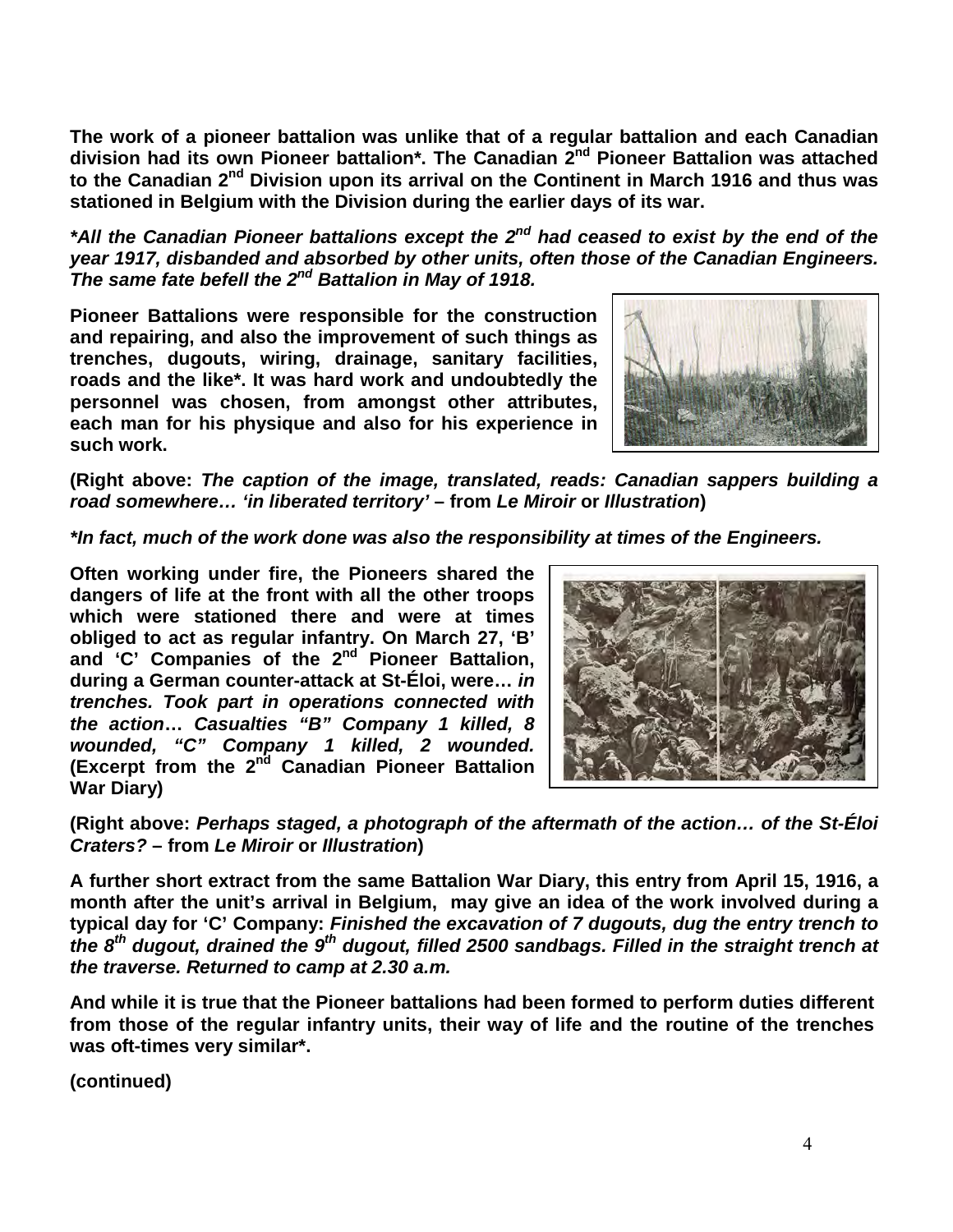*\*During the Great War, British and Empire (later Commonwealth) battalions had their time more or less equally divided into three postings: in theory a week was to be spent in the front lines, at times little more than a few metres separating them from the enemy forward positions; a second week was then served in support positions, perhaps a hundred metres or so behind the front; the unit was then withdrawn into reserve – either Brigade, Divisional or Corps Reserve, the former nearest to the forward area, the latter the furthest away.* 

*Of course, things were never as neat and tidy as set out in the preceding format and troops could find themselves in a certain position at times for weeks on end.*

**(Right:** *A photograph of Canadian troops in support positions somewhere on the Somme in the autumn of 1916, only months earlier having been equipped with those steel helmets* **– from**  *Illustration***)** 

**It was the practice to encourage soldiers leaving on** *overseas service* **or** *active service* **to allot a certain daily, weekly or monthly amount from their pay to a beneficiary of their choice. As of April of 1916, Pioneer Fowlow, began to allocate a monthly fifteen dollars from his pay - that at the time being one dollar and ten cents per diem – to his mother, Mrs. Mary Ann Fowlow.** 



**There appears to be no record of him leaving a will – in many cases one may suppose that the poorer of the young soldiers had little or nothing to bequeath.**

**Dickebusch is today still a small community to the south-west of the city of Ypres. In 1916, during the time of the 2nd Pioneer Battalion's tenure there, its civilian population had likely been evacuated; certainly little of the village remained standing. In the vicinity of Dickebusch was** *Camp 'A'***, in a rear area, but well within the range of German artillery so the War Diarist reports. The** *Camp* **became the base for the Battalion from the first days of April until the middle of June when it moved to** *Micmac Camp* **which, if not adjacent to, was close enough to** *Camp 'A'* **so that work on the same projects was being continued.** 

**From June 2 to 14, 1916, was fought the battle for** *Mount Sorrel* **and for the area of the village of** *Hooge***, of** *Sanctuary Wood, Maple Copse, Railway Dugouts* **and** *Hill 60* **between the German Army and the Canadian Corps. The Canadians had been preparing an attack of their own on the enemy positions which dominated the Canadian trenches when the Germans delivered an offensive, overrunning the forward areas and, in fact, rupturing the Canadian lines, an opportunity which, fortunately, they never exploited.**



**(Right above:** *Remnants of Canadian trenches dating from 1915-1916 at Sanctuary Wood* **– photograph from 2010)**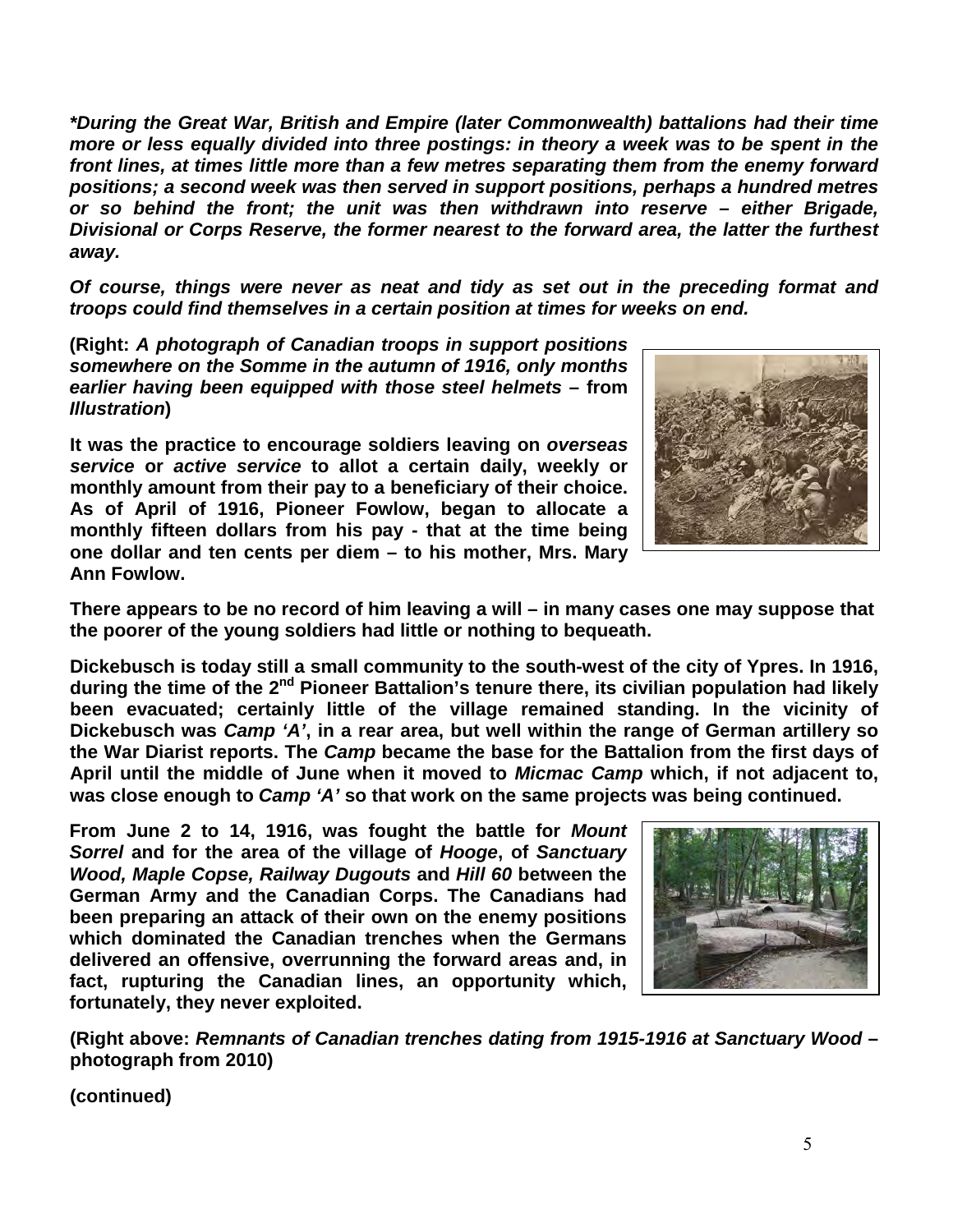**(Right:** *The Canadian memorial which stands atop Mount Sorrel just to the south-west of the city of Ypres* **(***today Ieper***)** *whose spires and towers may be perceived in the distance.* **– photograph from 1914)**

**The Commander of the Canadian Corps, Sir Julian Byng, reacted by organizing a counter-attack on the following day, an assault intended to, at a minimum, recapture the lost ground.**

**Badly organized, the operation was a dismal failure, many of the intended attacks never went in – those that did went in piecemeal and the assaulting troops were cut to pieces the enemy remained where he was and the Canadians were left to count an extremely heavy casualty list. However, their line still held.**

**After days of fighting, the detonation of further mines, and horrific gun-fire, the end came on June 13 when the Canadians attacked after having unleashed a ten-hour barrage. Thus they regained the positions which had been lost on the first day of the battle, June 2. And so, as the engagement closed, both sides – apart from a small loss to the Germans in the** *Hooge Sector* **– ended up where they had begun: status quo.**

**And the cemeteries were a little bit fuller.**

**(Right:** *Railway Dugouts Burial Ground (Transport Farm) today contains twenty-four hundred fifty-nine burials and commemorations* **– photograph from 2014)**

**(Right below:** *Maple Copse, the scene of heavy fighting in June of 1916, and its cemetery wherein lie numerous Canadians* **– photograph from 2014)**

**It had been the newly-arrived Canadian 3rd Division which had borne the brunt of the German onslaught. And although a number of other units had been called forward to serve** *in extremis***, the 2nd Pioneer Battalion had not been one of them. It had remained busy constructing defences, drainage ditches, and at least one dressing station in the area of nearby Voormezeele during that period and, in fact, continued to do so – and to remain in** *Micmac Camp* **– until the last week of August.**

On the 26<sup>th</sup> of that month the unit marched to a training area in the vicinity of the northern **French commune of Serques, itself some eight kilometres to the north of the larger centre of St-Omer. The training continued until September 4 when, in two separate detachments, the Battalion boarded trains which carried both parties southwards towards the French**  *Département de la Somme.* 





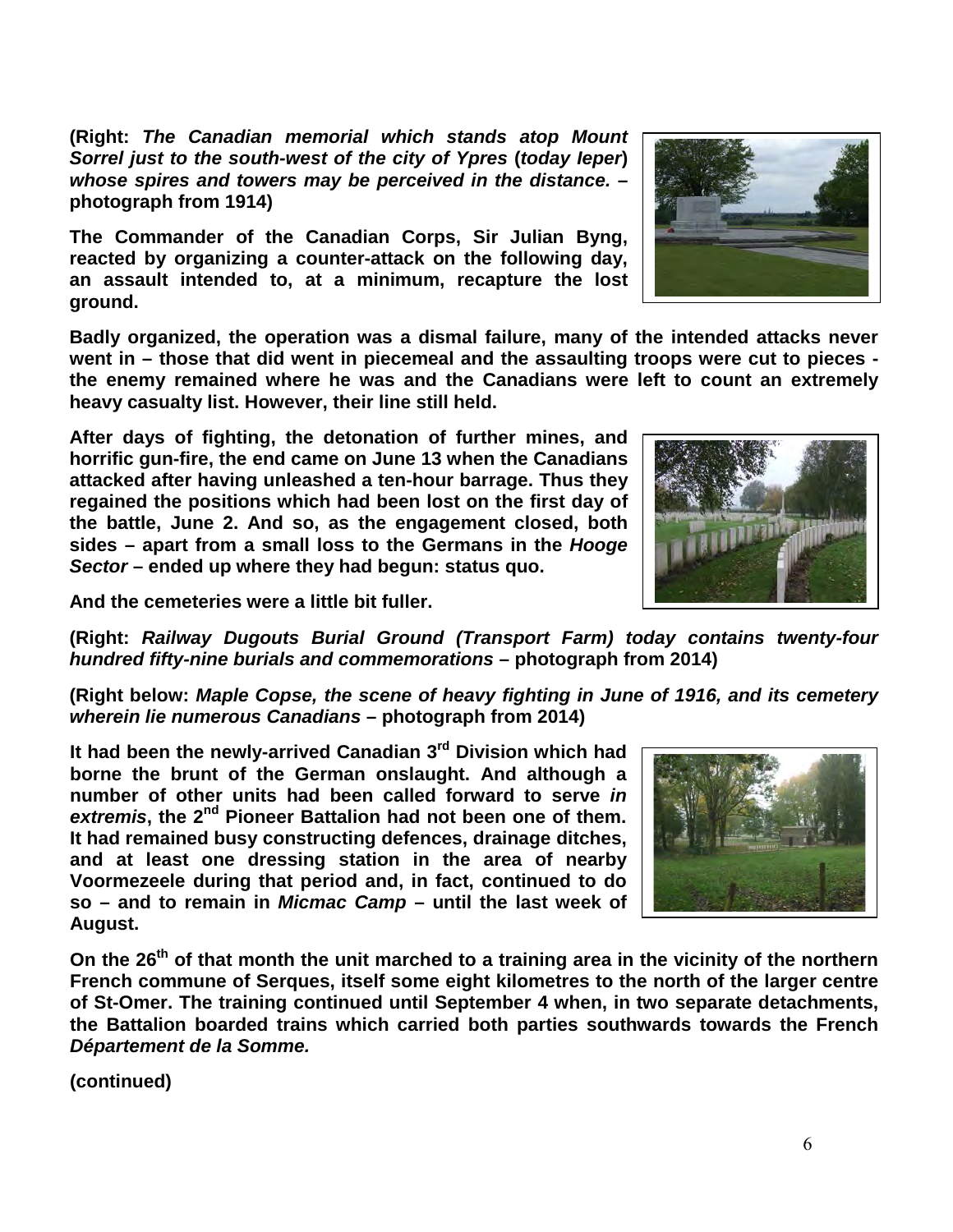**On the following day, September 5, the two detachments, from their respective detraining stations, arrived on foot at Ribeaucourt where…** *The inhabitants…did not like the soldiers being with them. They had probably not been well treated by previous bodies of troops***. (2nd Pioneer Battalion War Diary)** 

**The Battalion marched out of Ribeaucourt on the morrow at seven o'clock in the morning. Four of the following five days were to be spent on foot, moving toward the large military**  *Brickfields Camp* **(***la Briqueterie***), in close proximity to the provincial town of Albert. From there it was but a short distance to the forward area and to the front lines themselves.**

**By September of 1916, the** *First Battle of the Somme* **had been ongoing for two months. It had begun with the disastrous attack of July 1, an assault which had cost the British Army fifty-seven thousand casualties – in a span of only four hours - of which some nineteen-thousand dead.**



**(Right:** *Canadian soldiers at work in Albert, the already-damaged basilica in the background* **– from** *Illustration***)** 

One entry from a Canadian Battalion War Diary – not that of the 2<sup>nd</sup> Pioneer Battalion – **makes mention of first impressions of the town of Albert that the Canadians came to know well:** *The town was deserted, as regards its civil population, with the exception of a few who had ventured back to cater to the troops who chanced to be billeted there. The Church, a pleasing structure of pressed red brick and fine building stone, very badly battered by the enemy heavy guns. Surmounting the lofty spire is the figure of the Virgin with the Child in Her arms. This at some time, had received a direct hit at its Base and is now leaning over at an angle of 120 degrees, as if to take a headlong dive to earth.*

**On that first day of the battle, all but two small units of the attacking divisions had been from the British Isles, the exceptions being the two-hundred men of the Bermuda Rifles serving in the Lincolnshire Regiment, and the eight-hundred personnel of the Newfoundland Regiment which was to lose so heavily on that July 1 at Beaumont-Hamel.** 

**As the battle had progressed, other troops, from the Empire (***Commonwealth***), were brought in; at first it had been the South African Brigade (July 15), then the Australians and New Zealanders (July 23), before the Canadians entered the fray on August 30 to become part of a third general offensive. Their first collective contribution was to be in the area of the two villages of Flers and Courcelette.**

**(Right:** *An image purporting to be that of a Canadian officer giving instructions to those under his command prior to the attack at Flers-Courcelette, September 1916***. – from** *The War Illustrated***)** 

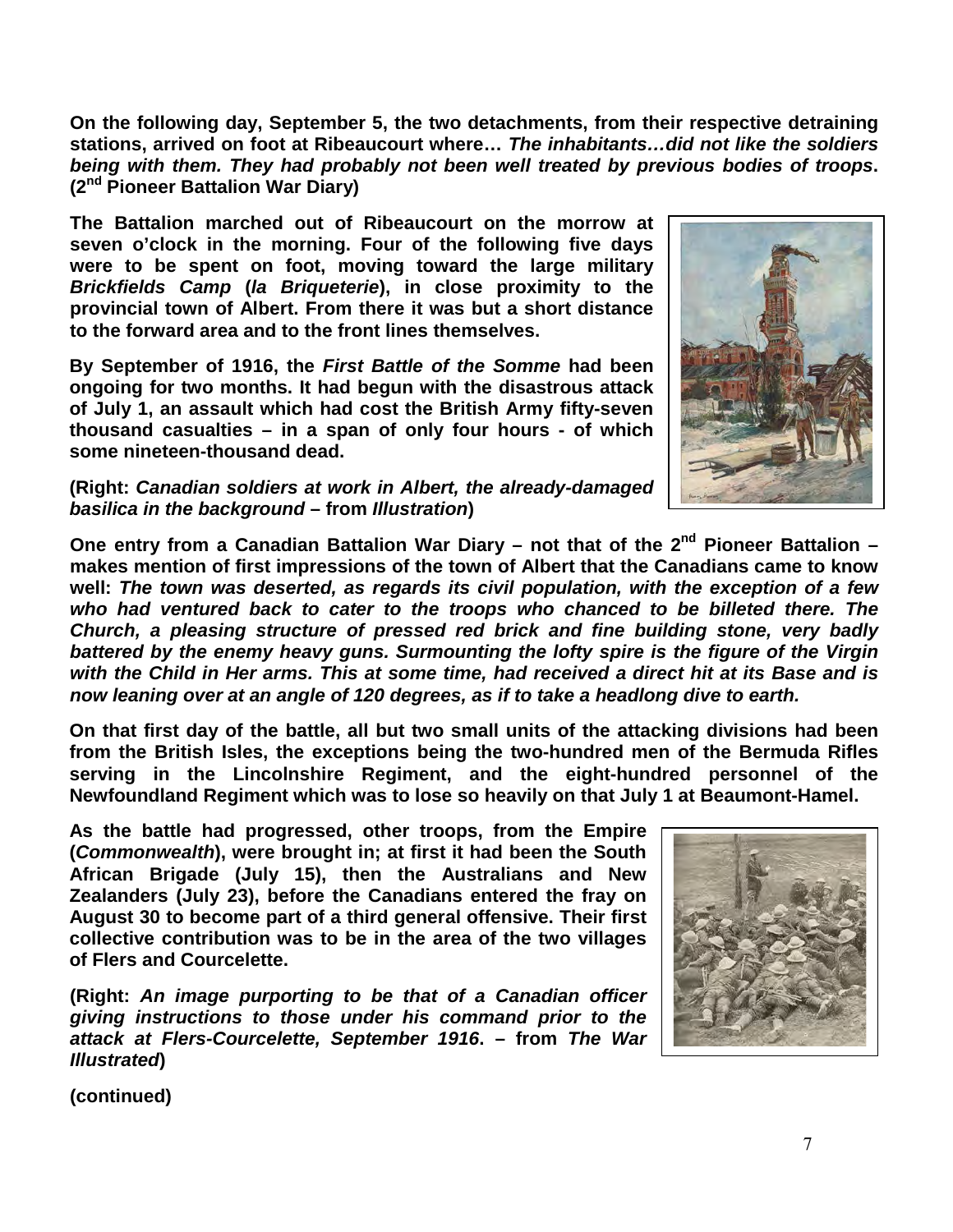**(Right:** *After the fighting of Courcelette (see below), lightlywounded Canadian soldiers being administered first aid before being evacuated to the rear for further medical attention* **– from** *Le Miroir***)** 

**(Right below:** *Wounded troops being evacuated in hand-carts from the forward area during the 1st Battle of the Somme* **– from** *Le Miroir* **or** *Illustration***)** 

**September 15 was the day on which the Canadians attacked in the area of the ruined villages of Flers and of Courcelette, the first major confrontation for the Canadians during** *1st Somme***. The 2nd Pioneer Battalion was to be in the forward assembly points before zero hour and was to advance with the fighting troops to repair routes, build new strong-points, lay cables, dig new access trenches, lay trench tram-lines, erect marking-posts and, at times, act as stretcher-bearers.**

**Some of this work, leading up to the starting-points of September 15, had already been under way by that time. Subsequently, Private Fowlow's Battalion then found itself continually employed during the days of the offensive itself and then for the weeks afterwards – all the time attracting the attention of the enemy guns. It was not to be until October 3 that the War Diarist was able to record…** *Battalion commenced rest period.*

**There was, it goes without saying, still work to be done in the rest area – one of the least gratifying days surely being October 7 spent in constructing latrines – but at least the unit was no longer being shot at – or, if so, only from long range. And on October 8, it began a retirement from the area. Moving at first in a westerly direction, the Battalion then turned northwards to pass behind the city of Arras and some twentyfive kilometres beyond, to arrive in the commune of Ruitz on October 13 of that 1916.**

**(Right above:** *The Canadian Memorial which stands to the side of the Albert-Bapaume Road near the village of Courcelette* **– photograph from 2015)**

**For the remainder of the year of 1916, the 2nd Pioneer Battalion was employed in the area of Fosse 10\* in the outskirts of the mining centre and city of Lens. The War Diarist found little to write about during these weeks, repeating on multiple occasions…** *Work carried on as usual***.** 

**\****Fosse, while often meaning a ditch, is also the French word for a mine-shaft or pit.*

**In mid-January the unit was ordered to retire to the** *training area.* **There were obviously several such places, but the one to which the 2nd Pioneer Battalion eventually reported at the end of the month was in the area of the community of Lozinghem, also the temporary home of a number of military medical facilities.**





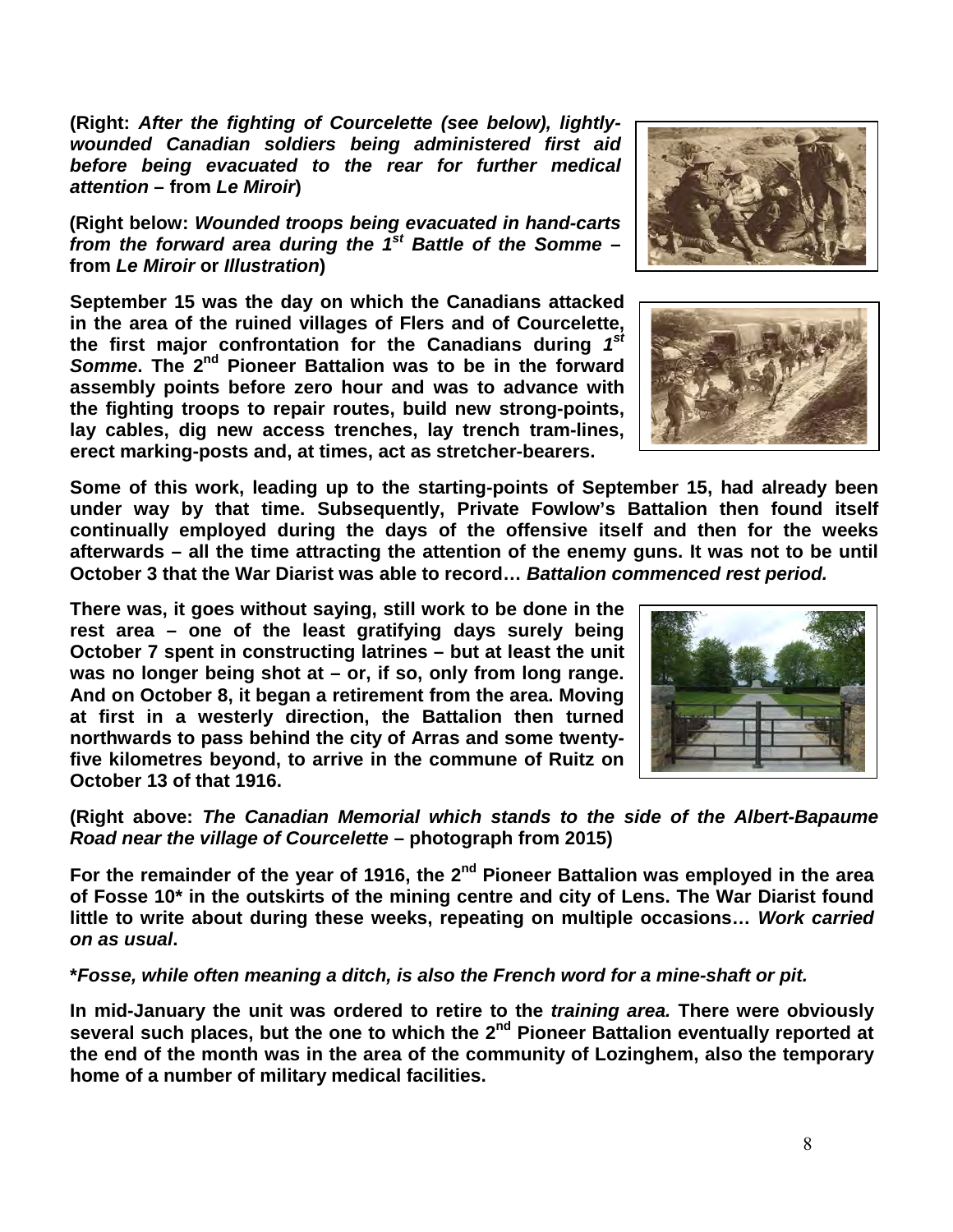**(Right below:** *A detachment of Canadian troops going forward during the winter of 1916- 1917* **– from** *Illustration***)** 

**Two weeks later the Battalion was on the move once more, on this occasion southward to Écoivres and Mont St-Éloy, still behind the lines but yet close enough for the German artillery's proximity to be noted in the Battalion War Diary. It was also close enough for work parties to be sent out each and every day of the month of March - and for the casualty list to increase.**

**(Right and right below:** *The village of St-Éloi at an early period of the Great War and a century later - The ruins of the Abbey St-Éloi – destroyed in 1783 – are visible in both images.* **– from** *Le Miroir* **and (colour) from 2016)**

**The work at the time included not only repairs and improvements to the trench system, but such things as construction of a light railway, the erection of huts, consolidation of new artillery positions, the establishment of a dressing station and the excavation of underground facilities.**

**Whether the Battalion War Diarist was completely unaware of the purpose of all the ongoing preparations or whether he was ordered not to speculate upon it is of course not known. Whatever the case, it was not until April 8 that he made the following entry:** *Instructions having been received that the Canadian Corps would attack at 5:30 a.m. with the object of capturing VIMY RIDGE***…** 

**The 2nd Canadian Pioneer Division was to be designated four tasks:** *"A" Company was allotted the task of extending the Mow Cop Spur of the Tram line towards Les Tilleuls. "B" Company was allotted the task of opening up and repairing the Neuville St-Vaast - Thelus Road. "C" Company was allotted the task of burying the Northern Cable. "D" Company was allotted the task of burying the Southern Cable\*.*

*\*These latter were, of course, communication cables which would have to advance just behind the attacking troops across No-Man's-Land and into the positions expected to be won from the Germans.*

**On that April 9 of 1917 the British Army launched an offensive in the area to the north of** *the Somme* **battlefields; this was the so-called** *Battle of Arras* **intended to support a French effort elsewhere. In terms of the daily count of casualties, some four thousand per day, it was to be the most expensive operation of the War for the British, one of the few positive episodes being the Canadian assault of Vimy Ridge on the opening day of the battle, Easter Monday.** 







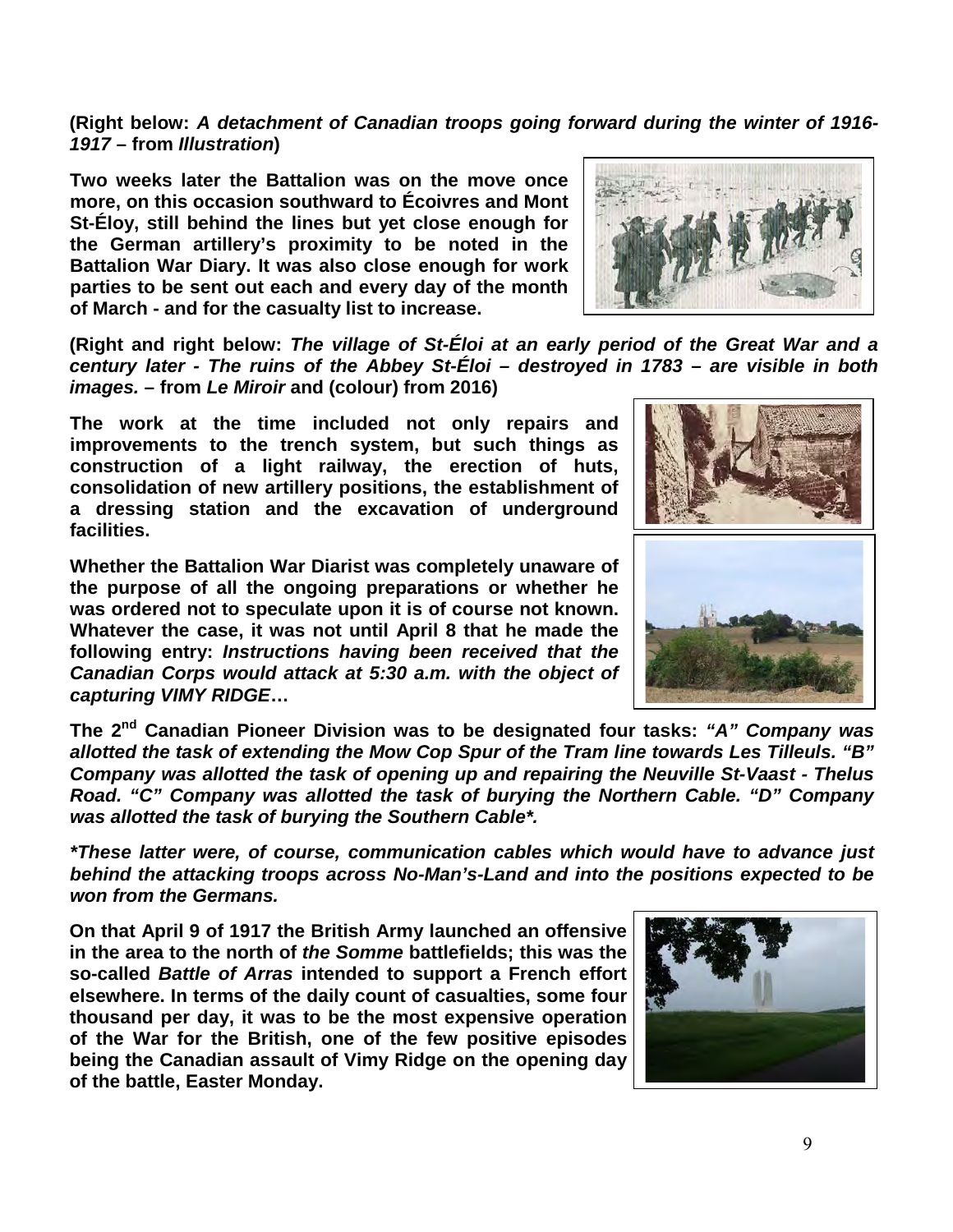**While the British campaign proved to be an overall disappointment, the French offensive was to be a disaster.** 

**(Preceding page:** *the Canadian National Memorial which, since 1936, stands on Vimy Ridge* **– photograph from 2010)**

**On that April 9, in driving snow, the four Canadian Divisions, for the first time acting as a single, autonomous entity\*, stormed the slope of Vimy Ridge, by the end of the next day having cleared it almost entirely of its German occupants.**

**\****There was also a British brigade placed under Canadian command.*

**(Right:** *Canadian troops of either the 4th or 3rd Division, and equipped with all the paraphernalia of war, on the advance across No-Man's-Land during the attack at Vimy Ridge on either April 9 or 10 of 1917* **- from** *Illustration***)** 



**(Right:** *One of the few remaining galleries – Grange Tunnel - still open to the public at Vimy one hundred years later* **– photograph from 2008(?))**

**By the evening of April 10, Vimy Ridge had been cleared of the enemy. Unfortunately, however, the remainder of the relatively short, five-week long,** *Battle of Arras* **was not to be fought in the manner of the first two days. Fearful of German counter-attacks, the High Command did not – and up to a point, in all fairness, could not – exploit the momentary disarray in the German ranks. Orders had been given to hold the positions taken and to consolidate. By the end of those five weeks little else had changed and the Germans had recovered from the initial Canadian success.**



**(Right below:** *A light railway-line in the throes of construction at Vimy Ridge – while the battle is still being fought – and at the same time being used for the evacuation of some of the wounded* **– from** *Illustration***)** 

**Meanwhile, in the days leading up to – and then during and after – the attack on Vimy Ridge, the 2nd Battalion, Canadian Pioneers, had been based well behind the front and working on the tasks that had been allotted to them. In the course of this period the unit had incurred a number of casualties, as ever, due mainly to enemy artillery…but, unfortunately, there appears to be no information a propos the wounding of Pioneer Fowlow.**